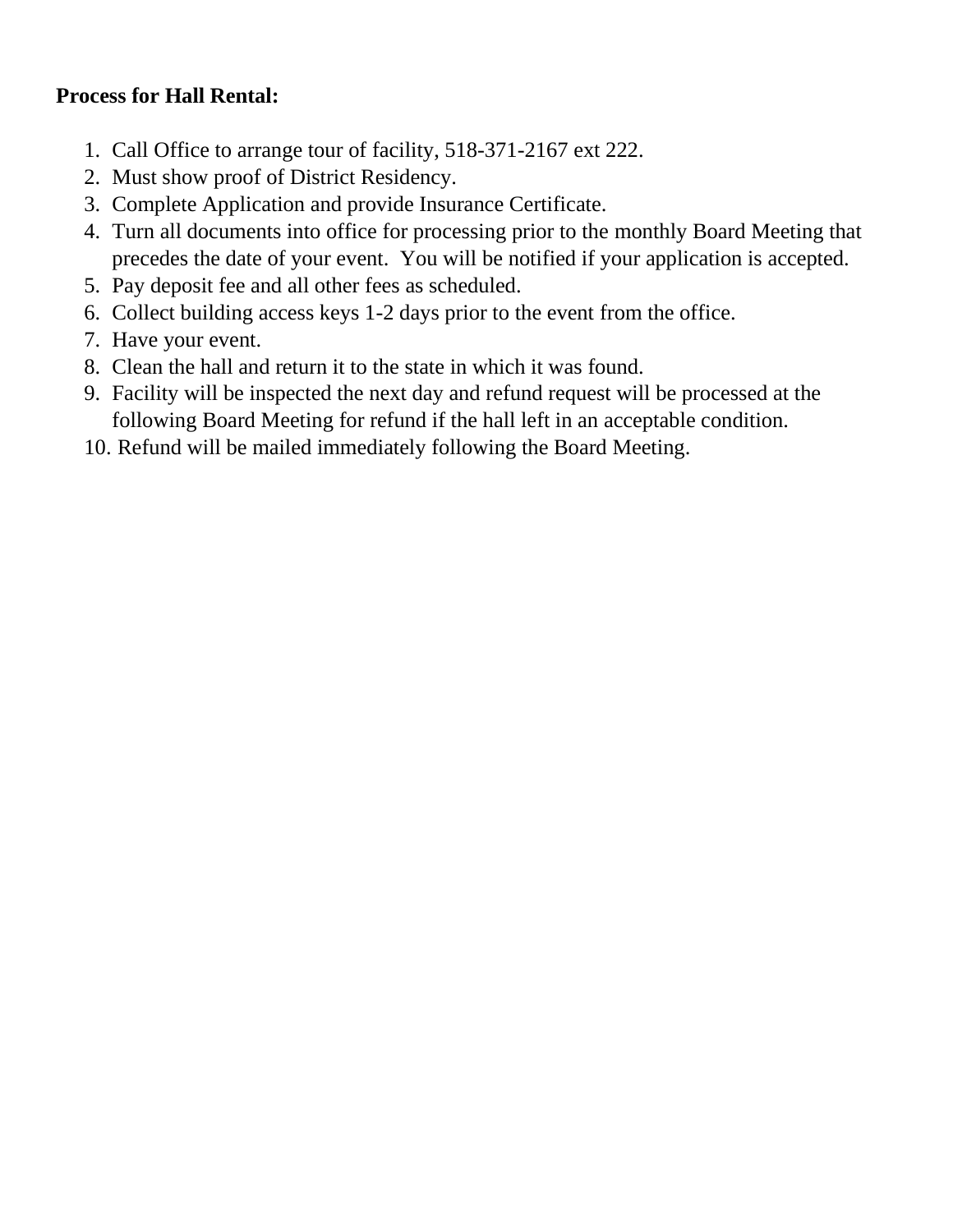| VISCHEF FEFFY FIFE DISTRICT                                                                     |
|-------------------------------------------------------------------------------------------------|
| Hall is located at 360 Riverview Road, Rexford, NY 12148                                        |
| $Q_{\text{unco}}^2$ $Q_{\text{e}}^2$ $Q_{\text{e}}^2$ $I_1$ $I_2$ $I_3$ $I_4$ $I_5$ $I_6$ $I_7$ |

**Vischer Ferry Fire District**

| Questions? Call 518-371-2167 |  |
|------------------------------|--|
|                              |  |

| Application Date: ___________ |                                                                    | Date<br>Initials<br>Rental Agreement Recieved                       |
|-------------------------------|--------------------------------------------------------------------|---------------------------------------------------------------------|
|                               |                                                                    | Payment Received<br>Insurance Certificated Rec'd                    |
|                               | Name of Person or Organization seeking rental ("Lessee"):          |                                                                     |
|                               |                                                                    | Walk-Thru to review:                                                |
|                               |                                                                    | Parking/Ingress & Egress/<br>Condition of facility before and after |
|                               |                                                                    | Completed                                                           |
|                               |                                                                    | <b>Board Approved</b>                                               |
|                               |                                                                    | Key Fob Issued                                                      |
|                               |                                                                    | Key Fob Returned<br>Condition of Hall Checked                       |
|                               | Phone Number: _____________________Cell Phone: ___________________ | Circle: Acceptable<br>Not Acceptable                                |
| Rental Date: New York 1997    | Set-Up Date: ___________, Time: ________                           | Deposit Return Request Sent to Treasurer:                           |
|                               |                                                                    | Deposit Return Mailed Out<br><b>Contract Contract Contract</b>      |
|                               | Rental Time In: Rental Time Out:                                   |                                                                     |

## **TERMS OF HALL RENTAL AGREEMENT**

- 1. The Lessee(s) shall pay to the Organization, the sum of \$ 100.00 being hereinafter referred to as the "Deposit Amount". In the event that the reservation is cancelled by the Lessee without sixty (60) days prior written notice or in the event the tasks set forth below are not performed by the Lessee, the Deposit Amount shall be retained by the Organization as liquidated damages. Once the event is held and all duties of the Lessee under this agreement have been, in the opinion of the Organization, properly executed, the Deposit Amount will be applied to any outstanding portion of the rental sum or returned as overpayment by the Organization.
- 2. In addition to the Deposit Amount, a valid certificate of insurance (COI) indicating in-force liability insurance shall be provided to the Organization naming the Vischer Ferry Fire District and the Vischer Ferry Volunteer Fire Co. Inc. and all officers, directors, members, and employees of those entities as additional insureds on a primary, non-contributory basis in the amount of \$1,000,000.00 at least 10 days prior to the event.

*(Insurance Certificate Received on: (Date) \_\_\_\_\_\_\_\_\_\_\_\_\_\_\_; Copy attached)*

3. The total sum for the aforementioned event will be \$400.00 per day, to be paid in full by (Date  $\qquad$  ).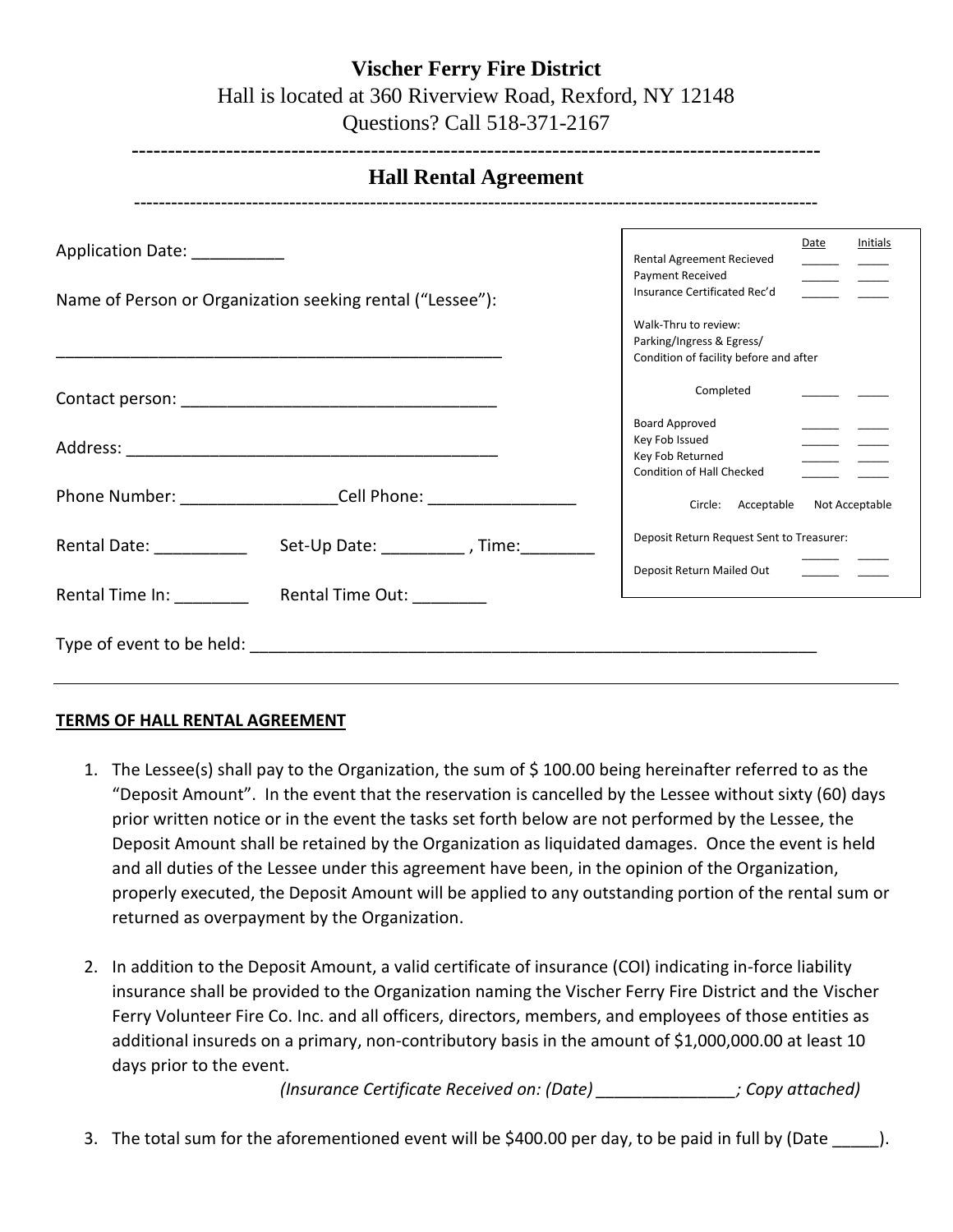- 4. All Rental Payments will be made in full and in advance of the event. Applicable security deposits will be returned only upon satisfaction of the following conditions:
	- Floors swept and mopped.
	- Lights off.
	- No property damage.
	- All garbage removed and placed into the dumpster outside.
	- Table tops and counters washed
	- Furniture repositioned to pre-event location.
	- Heat/air conditioning set per instructions.
	- Doors locked.
	- Key Fob returned to proper person.
- 5. Lessee should contact the following persons if problems arise during the event: Dave Pettis phone: 518-269-7057 Lisa Castaldo phone: 914-456-3654
- 6. Event Restrictions:
	- NO illegal activities or drugs.
	- NO firearms.
	- NO taping, nailing, or thumbtacking of decorations or signs to any wall, door or ceiling.
	- Lessee and guests must park in designated locations away from all fire lanes and all designated firefighter parking.
	- Lessee agrees to utilize only those means of ingress and egress to and from the Hall as designated by the Vischer Ferry Fire District.
	- No use of District dishes or flatware.
	- Any alcoholic beverages served in connection with Lessee's use of the premises must be served by a T.I.P.S. certified bartender. NO alcoholic beverages may be removed from the interior building at any time.
- 7. Any Lessee who intends on serving alcohol shall apply to the New York State Liquor Authority ("SLA") for the appropriate permit. The Lessee shall attach a copy of the application made to the SLA to this contract. If the application is approved by the SLA, a copy of the permit shall be submitted for inclusion with this contract prior to the day of the event. If the application is rejected by the SLA, NO alcohol shall be served at the event. At the discretion of the Vischer Ferry Fire District, an additional insurance rider shall be the responsibility of the Lessee.
- 8. The Lessee shall be responsible for all persons who attend the function and shall ensure that all persons act in an orderly, responsible and safe manner. The Organization retains the right to terminate the event or expel any person or persons who are seemed to be unruly, unsafe, illegally acting with dangerous behavior or who are in violation of any other clause of this contract. The Lessee shall also be responsible for any damage to the leased premises during the subject rental, regardless of cause and shall promptly reimburse the Organization in full for such damages.